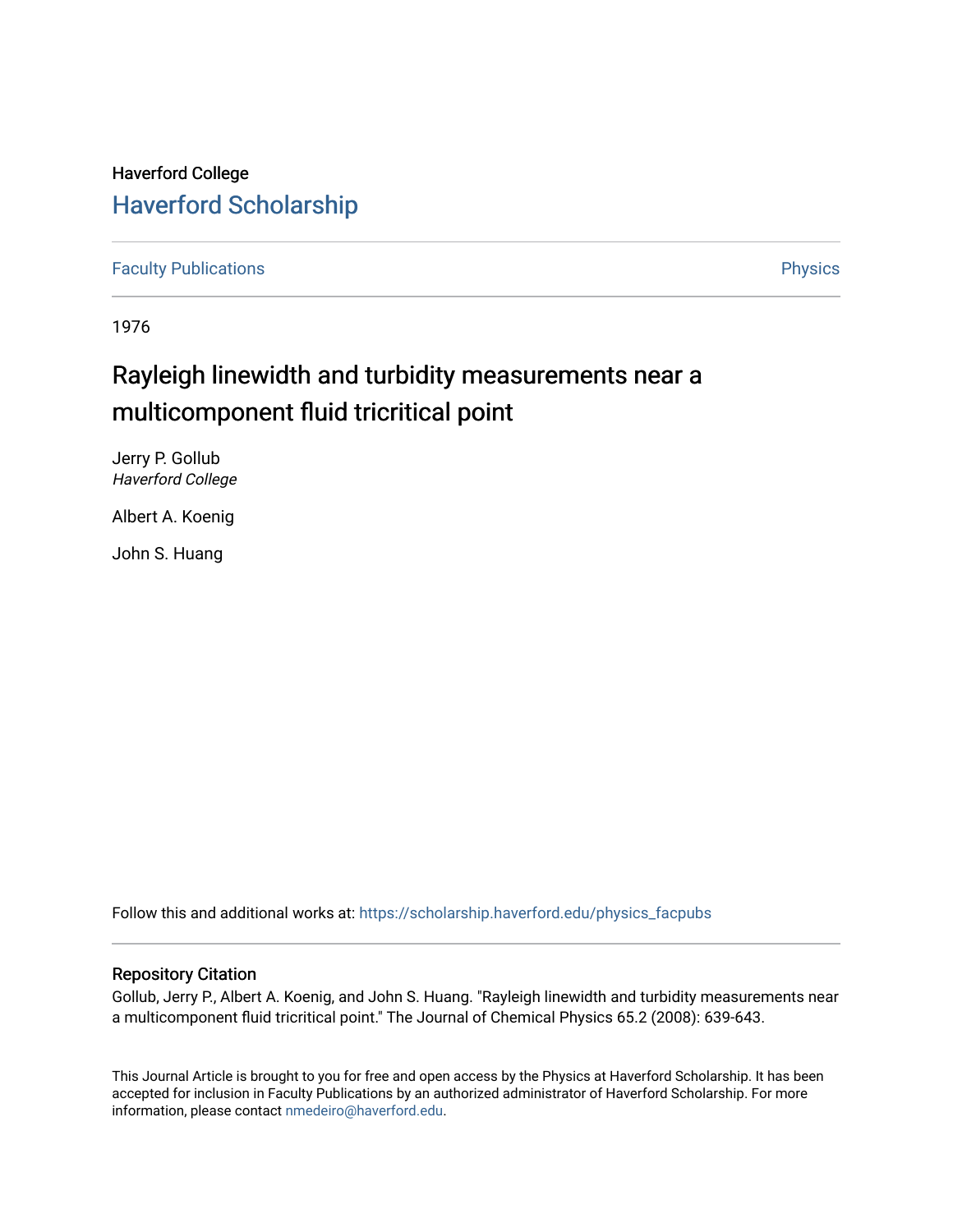AIP Chemical Physics

# Rayleigh linewidth and turbidity measurements near a multicomponent fluid tricritical point

[J. P. Gollub,](http://jcp.aip.org/search?sortby=newestdate&q=&searchzone=2&searchtype=searchin&faceted=faceted&key=AIP_ALL&possible1=J. P. Gollub&possible1zone=author&alias=&displayid=AIP&ver=pdfcov) [Albert A. Koenig](http://jcp.aip.org/search?sortby=newestdate&q=&searchzone=2&searchtype=searchin&faceted=faceted&key=AIP_ALL&possible1=Albert A. Koenig&possible1zone=author&alias=&displayid=AIP&ver=pdfcov), and [John S. Huang](http://jcp.aip.org/search?sortby=newestdate&q=&searchzone=2&searchtype=searchin&faceted=faceted&key=AIP_ALL&possible1=John S. Huang&possible1zone=author&alias=&displayid=AIP&ver=pdfcov)

Citation: [J. Chem. Phys. 6](http://jcp.aip.org/?ver=pdfcov)5, 639 (1976); doi: 10.1063/1.433123 View online: [http://dx.doi.org/10.1063/1.433123](http://link.aip.org/link/doi/10.1063/1.433123?ver=pdfcov) View Table of Contents: [http://jcp.aip.org/resource/1/JCPSA6/v65/i2](http://jcp.aip.org/resource/1/JCPSA6/v65/i2?ver=pdfcov) Published by the [American Institute of Physics.](http://www.aip.org/?ver=pdfcov)

### Additional information on J. Chem. Phys.

Journal Homepage: [http://jcp.aip.org/](http://jcp.aip.org/?ver=pdfcov) Journal Information: [http://jcp.aip.org/about/about\\_the\\_journal](http://jcp.aip.org/about/about_the_journal?ver=pdfcov) Top downloads: [http://jcp.aip.org/features/most\\_downloaded](http://jcp.aip.org/features/most_downloaded?ver=pdfcov) Information for Authors: [http://jcp.aip.org/authors](http://jcp.aip.org/authors?ver=pdfcov)

### **ADVERTISEMENT**

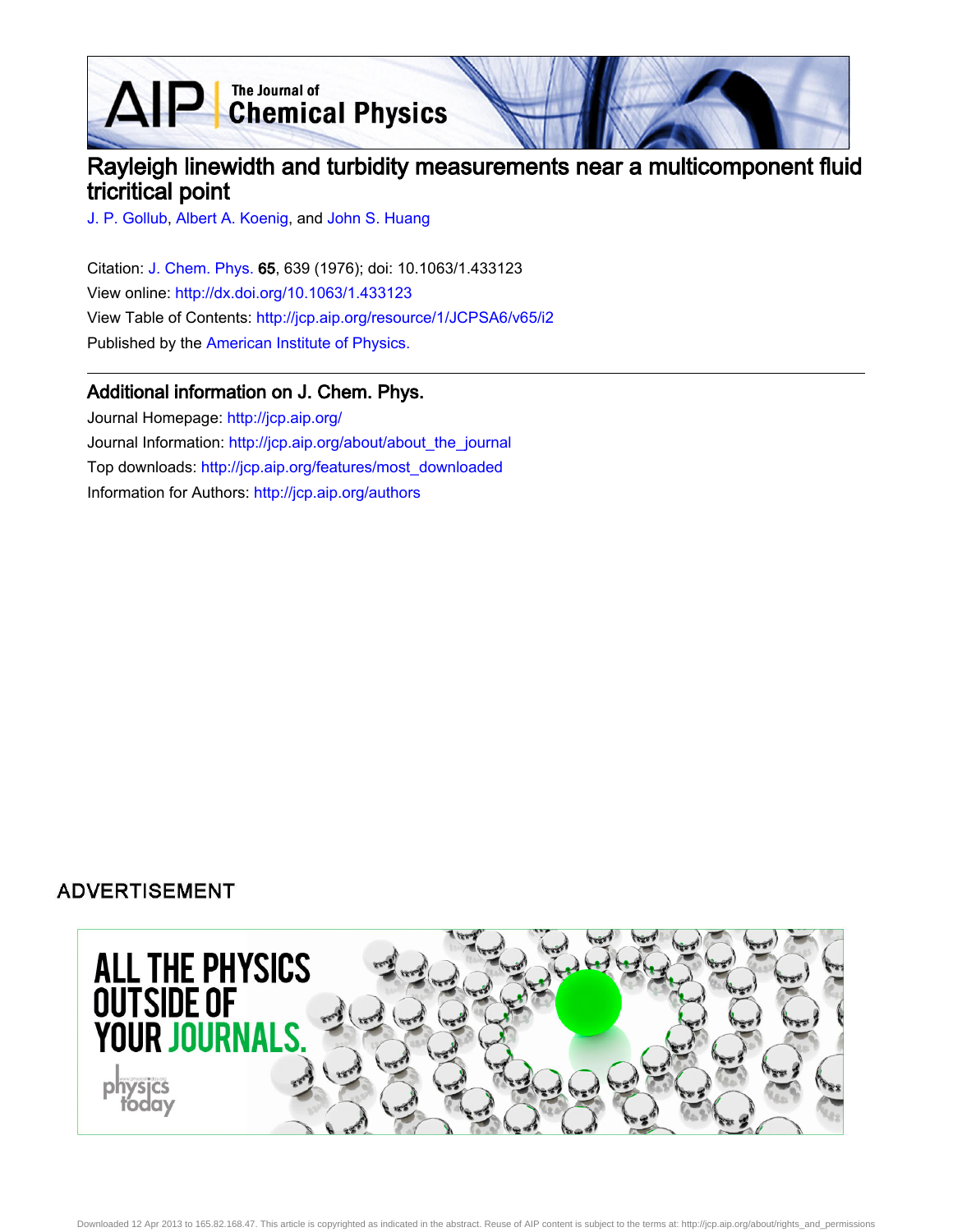## **Rayleigh linewidth and turbidity measurements near a multicomponent fluid tricritical point\***

### J. P. Gollub and Albert A. Koenig<sup>†</sup>

*Haverford College. Haverford. Pennsylvania 19041* 

John S. Huang

*Department of Physics. University of Pittsburgh. Pittsburgh. Pennsylvania 15260*  (Received 17 February 1976)

Rayleigh linewidth measurements have been performed near the tricritical point of an ethanol-water-benzene--ammonium sulfate mixture. We approached the tricritical temperature  $T<sub>i</sub>$  along various paths of constant composition using several different samples. The linewidth always varies linearly with temperature in both two phase and three phase regions near  $T<sub>t</sub>$  (but in the hydrodynamic regime). Since the linewidth is inversely proportional to the correlation length  $\xi$  in this regime, we find an exponent  $\nu = 1.0$  in both two and three phase regions, as expected from mean field theory for thermodynamic paths of constant composition. Because of the strong temperature dependence of  $\xi$ , the hydrodynamic regime extends only to  $T - T_i \approx 1$  K. Measurements of the turbidity  $\tau$  indicate that the product  $\Gamma \tau^{1/2}$  is constant within our experimental uncertainties, from which we infer that the susceptibility exponent  $\gamma \approx 2$  along paths of constant composition near the tricritical point.

#### **I. INTRODUCTION AND THEORY**

The only fluid tricritical point that has been extensively investigated is that which occurs in  ${}^{3}$ He $-{}^{4}$ He mixtures.<sup>1</sup> Griffiths and Widom<sup>2,3</sup> have pointed out that tricritical points of a different type occur in certain fluid mixtures containing three or more components. In contrast to the  ${}^{3}$ He- ${}^{4}$ He case which is known as a symmetric tricritical point, the multicomponent mixtures do not have a symmetry operation that relates two of the coexisting phases near the tricritical point. Recently, Lang and Widom<sup>4</sup> have studied the phase diagram of one particular system (benzene-ethanolwater-ammonium sulfate) and have determined its tricritical composition and temperature. In addition, they estimated the tricritical exponents associated with the vanishing of the three phase region in composition space as the tricritical temperature is approached. However, none of the other tricritical exponents have been measured for this system. In this paper we present the results of measurements made by laser light scattering techniques, from which the tricritical behavior of the correlation length and concentration susceptibility has been determined.

The static tricritical exponents are expected to assume classical or mean-field values, as indicated by the application of renormalizationgroup techniques to models of the <sup>3</sup>He-<sup>4</sup>He system by Riedel and Wegner.<sup>5</sup> Griffiths has presented<sup>6</sup> a phenomenological model of the classical Landau type which is applicable to quaternary fluid mixtures. Many of its predictions for the shape of the three phase region in composition space have in fact been confirmed by Lang and Widom. 4

In this paper we are concerned with the tricritical exponents  $\nu$  and  $\gamma$  which characterize, respectively, the correlation length  $\xi$  for concentration fluctuations and the susceptibility  $\partial \psi / \partial \zeta$ . Here  $\psi$  is the order parameter and  $\xi$  is its thermodynamic conjugate field. For a multicomponent mixture,  $\psi$  is a linear combination of the mole fractions of the various components, and  $\xi$  is linearly related to their chemical potentials.

It is necessary to distinguish between several values of the exponents which depend on the thermodynamic path of approach to the tricritical point, and we shall use Griffith's notation<sup>7</sup> in doing this. In the mean field approximation,  $\gamma_t = 1$  and  $\eta_t = 0$ . <sup>5,8</sup> If the scaling relation  $\gamma_t = (2 - \eta_t)\nu_t$  applies as expected, then  $\nu_t = \frac{1}{2}$ . These exponents are expected to be correct provided the path of approach to the tricritical point is one along which the field  $\zeta$  is constant. However, in our experiments we follow paths of constant composition instead. In this case it seems plausible that the exponents  $\gamma_t$ and  $v_t$  will be increased by a factor of  $\phi$  (the crossover exponent<sup>7</sup> which in the mean-field approximation is 2), or equivalently in the case at hand, by a factor of (1  $-\alpha_t$ <sup>-1</sup>, with the specific heat exponent  $\alpha_t$  equal to<sup>5</sup>  $\frac{1}{2}$ (see the discussion in Refs. 7 and 9). This leads us to expect observed exponents of  $\nu = 1$  and  $\gamma = 2$ .

The property probed by Rayleigh linewidth measurements is the decay rate of concentration fluctuations, which is a dynamic property. However, the dynamics of multicomponent fluid tricritical points have not been investigated theoretically, with the exception of a study by Kawasaki<sup>10</sup> to which we shall return later. Our results can be understood nevertheless by utilizing the fact that the linewidth is inversely proportional to the correlation length  $\xi$  in the so-called hydrodynamic regime, defined by the inequality  $q\xi \ll 1$ , where q is the wavenumber of the fluctuation. Assuming that background contributions are negligible, as has always been found to be the case for fluid mixtures, the precise relationship predicted by mode-mode coupling theory and confirmed by many experiments is<sup>11</sup>

$$
\Gamma = 1.052(k_B T/6\pi\eta_s \xi)q^2 , \qquad (1)
$$

where  $\eta_s$  is the macroscopic shear viscosity. Now  $\eta_s$ has a critical part that typically exhibits a weak logarithmic divergence given by<sup>11</sup>

$$
\eta_s = (8\overline{\eta}_s \, / 15\pi^2) \ln(q_D \, \xi) + \eta_s^B \,, \tag{2}
$$

where  $q_D$  and  $\bar{\eta}_s$  are constants characteristic of the system and  $\eta_s^B$  is the background shear viscosity. Regard-

Downloaded 12 Apr 2013 to 165.82.168.47. This article is copyrighted as indicated in the abstract. Reuse of AIP content is subject to the terms at: http://jcp.aip.org/about/rights\_and\_permissions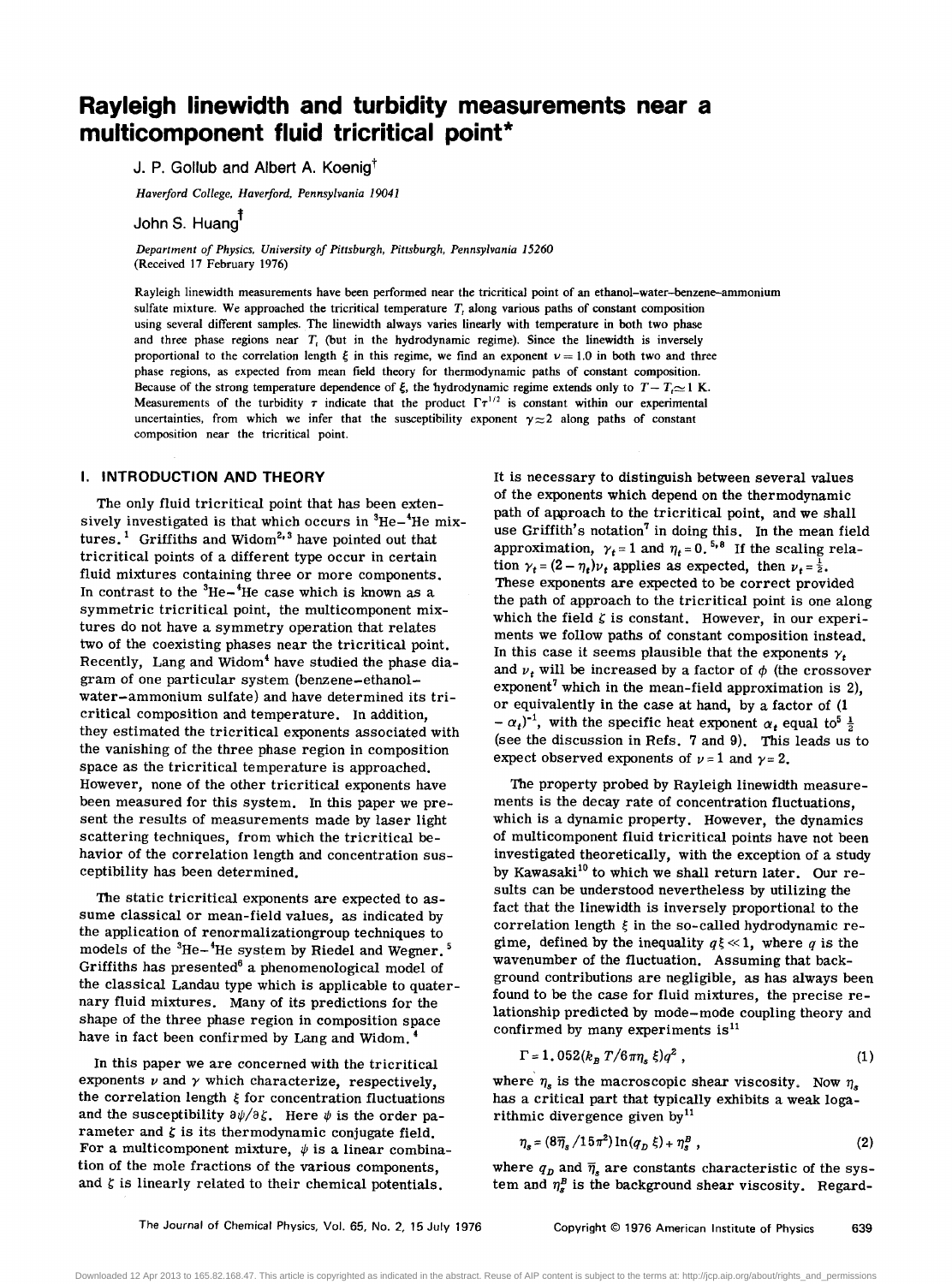less of the exact behavior of  $\eta_s$  in this system, it is clear that its divergence, if any, will be quite weak. In this case, previous work<sup>11</sup> indicates that Eq. (1) always fits the linewidth data within a few percent in the hydrodynamic regime, if the measured shear viscosity is replaced by an adjusted parameter. Qualitatively, Eq. (1) is the linewidth of light scattered by a collection of spherical scatterers of radius  $\xi$ . There is no reason to expect that the proximity of a tricritical point would change the relationship between  $\Gamma$  and  $\xi$ . Consequently, we use this relationship to determine the exponent  $\nu$  describing the tricritical behavior of  $\xi$ .

The susceptibility exponent  $\gamma$  can be determined from the temperature dependence of the turbidity, as discussed by Puglielli and Ford. 12 Assuming that the correlation function for the order parameter is of the Ornstein-Zernike type (i.e.,  $\eta = 0$ ), the turbidity is of the form

$$
\tau = B\chi f(\alpha) \tag{3}
$$

where  $\chi$  is the susceptibility and  $B$  is a prefactor that depends on the concentration dependence of the dielectric constant. The argument of the function  $f(\alpha)$  is  $\alpha = 2(k_0 \xi)^2$ , where  $k_0$  is the wave vector of the incident light in the fluid. Sufficiently far from  $T_t$ ,  $\alpha$  is small and  $f(\alpha)$  approaches a constant, independent of  $\alpha$ . Thus in this regime, the turbidity is a direct measure of the susceptibility and can be used to estimate the exponent *y.* 

#### II. **SAMPLES AND APPARATUS**

We present results for two samples which were prepared (in different laboratories) from spectroscopic grade components without special treatment other than centrifugation to remove dust. Sample A, whose composition is given in Table I, was prepared by weight to match the tricritical composition determined by Lang and Widom. Sample B has a slightly different composition and is discussed here in order to demonstrate that the central results are not significantly dependent on the exact sample composition. However, the domain in temperature of three phase coexistence is quite different for these samples, a result which is not surprising given the characteristics of the phase diagram determined by Lang and Widom. 4 If the overall composition of the sample is represented by a point in a composition tetrahedron, then the region of three phase coexistence is a solid figure bounded by a smooth space curve. This figure adjoins both two and one phase regions. As the temperature is increased toward the tricritical temperature  $T_t$ , the three phase region shrinks continuously toward a point outside itself. The qualita-

TABLE 1. Sample composition by mass fraction.

|                    | Sample A            | Sample B      |
|--------------------|---------------------|---------------|
| Benzene            | 0.181               | 0.199         |
| Ethanol            | 0.450               | 0.427         |
| Water              | 0.351               | 0.351         |
| Ammonium sulfate   | 0.0175              | 0.0222        |
| Three phase region | 47.7< $T < 48.5$ °C | $T < 47.4$ °C |



FIG. 1. Meniscus heights *Y* (normalized to the sample height  $H$ ) as a function of temperature for sample B. There are three phases below 47.4 °C, but only two phases ( $\alpha$  and  $\gamma$ ) above this temperature.

tive behavior observed for any given sample will then be extremely sensitive to its exact composition.

Sample B is located in the three phase region for temperatures below 47.4  $\degree$ C, as shown in Fig. 1, which gives the meniscus heights as a function of temperature for this sample. The three phases are denoted by the letters  $\alpha$ ,  $\beta$ ,  $\gamma$  beginning at the top of the sample. As the temperature is increased, the middle  $(\beta)$  phase continuously shrinks to zero, leaving only the  $\alpha$  and  $\gamma$ phases. The remaining meniscus moves only gradually as the temperature is further increased to  $60^{\circ}$ C. In terms of the phase diagram in composition space, this sample enters the two phase region at a temperature  $T < T_t$ , while the three phase region is still of finite size. The sample is not exactly at the tricritical composition, and hence nothing striking occurs at  $T_t$ . If viewed in the space of thermodynamic fields (chemical potentials and temperature) the system passes near the tricritical point and then moves away from it as the temperature is increased.

Sample A, which has nominally the tricritical composition, exhibits quite different behavior. At temperatures below 47.7 °C, only the  $\alpha$  and  $\beta$  phases are present, with  $\beta$  predominating. As the temperature is increased, the  $\gamma$  phase appears at the bottom of the sample at 47.7 °C. At 48.5 °C, the meniscus separating  $\alpha$  and  $\beta$  reaches the top of the sample, leaving only  $\beta$ and  $\gamma$  phases at higher temperatures. Again, this sample passes near the tricritical point in the field space, but not exactly through it. Many other samples have been prepared in order to approach the tricritical point more closely, but without much success. The precision required is much better than  $1\%$  in each component, as

J. Chern. Phys., Vol. 65, No.2, 15 July 1976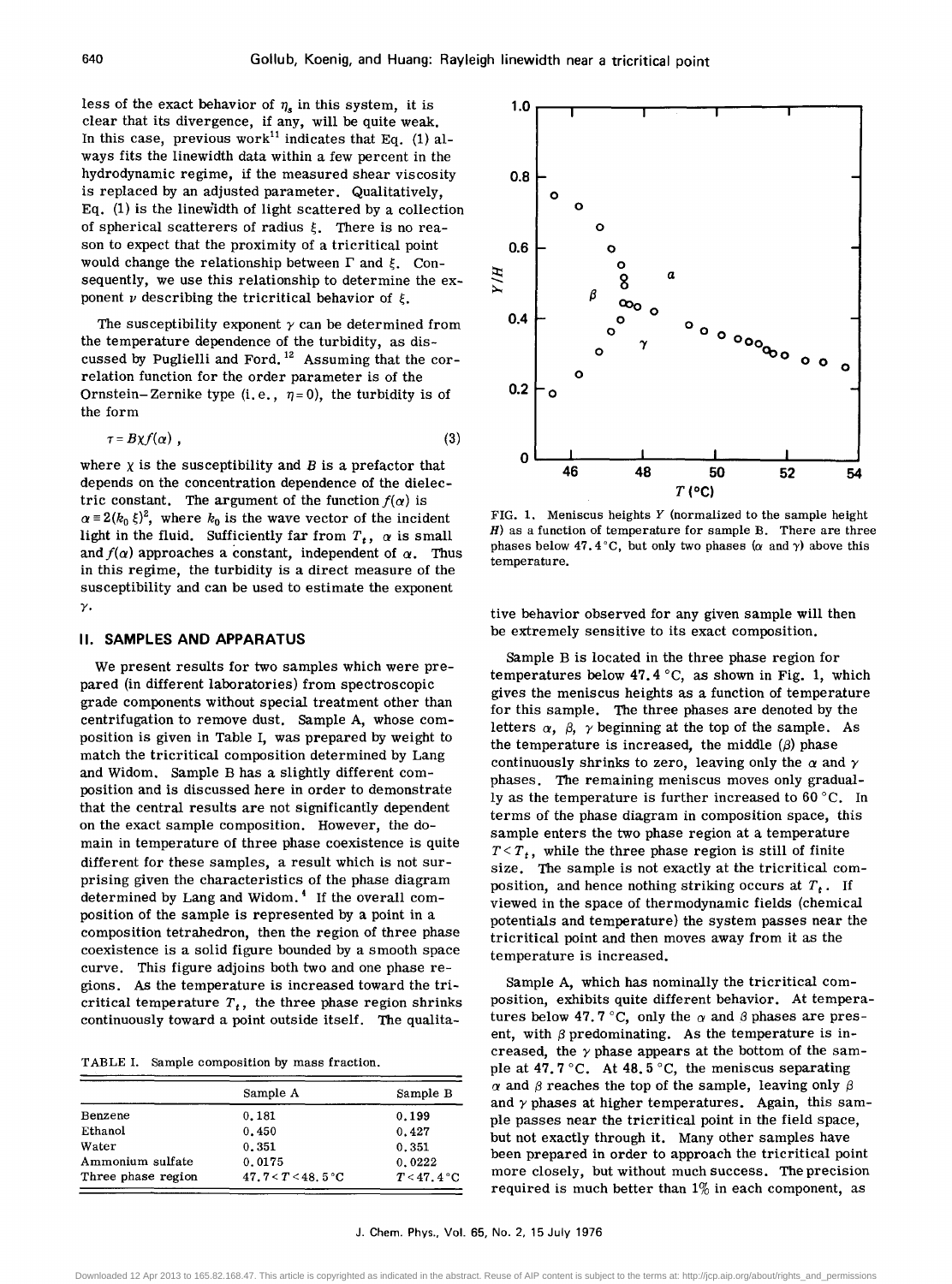

FIG. 2. Optical arrangement used to measure the turbidity showing the sample cell (C), temperature-controlled bath (B), and the two optical paths.

minute variations significantly affect the location of the phase boundaries. Fortunately, the critical behavior does *not* seem to be strongly dependent on the precise composition. Both of the samples discussed here are sufficiently close to the tricritical composition to exhibit tricritical behavior.

The light scattering measurements (homodyne spectroscopy) were performed in different laboratories using standard techniques. For sample A, a digital correlator was used to measure the linewidth of scattered light from a helium-neon laser at 33.4° from the forward direction. The sample temperature was controlled to within  $10^{-3}$  °C, but this precision was not actually required because the sample composition was not exactly at the tricritical value. For sample B, a real time spectrum analyzer was used to measure the spectrum of scattered light at 4880 A and a scattering angle of 90°. After subtraction of the shot noise background (determined using a light bulb supplying the same photo current), the linewidths were obtained by nonlinear least squares fitting. Temperature control was good to about 0.005 °C, which was adequate for the present experiments.

In addition, turbidity measurements were performed for sample A using the optical arrangment shown in Fig. 2. A split beam technique was used to compensate for laser intensity variations. The intensity of each beam was about  $0.015$  mW, and they were detected alternately by a photomultiplier that was known to be linear to better than  $1\%$  over the relevant intensity range. The turbidity  $\tau$  was obtained from the relation

$$
\tau = C - (L^{-1}) \ln(R/R_0) \tag{4}
$$

where  $R$  and  $R_0$  are the counting rates obtained from the sample and reference beams,  $L$  is the path length, and C is a constant determined by assuming that the attenuation is negligible far from  $T_t$ . The turbidity is such a strong function of temperature that this is a good assumption.

#### III. **RESULTS**

The temperature dependence of the Rayleigh linewidth  $\Gamma$  for the  $\beta$  phase of sample A is shown in Fig. 3 as  $\Gamma/q^2$ , where  $q = (4\pi n/\lambda_0) \sin^2 \theta$  is the scattering vector. Here  $\theta$  is the scattering angle,  $\lambda_0$  is the vacuum wavelength, and *n* is the index of refraction. We use the mass-weighted average 1.38 as an estimate of *n* even though the actual value differs slightly in the different phases. We find experimentally that the linewidth is in fact proportional to  $q^2$ , although a search for small

deviations from this  $q$  dependence has not been undertaken.

The central feature of Fig. 3 is that the linewidth is accurately linear in temperature, although its slope changes abruptly when the number of phases changes by one. The minimum value of  $\Gamma$  is attained at 48.5 °C, the upper limit of three phase coexistence.

Similar behavior is found for sample B, whose composition is slightly different, as shown in Fig. 4. In this case, we present measurements over a larger temperature range and in several of the coexisting phases. In the two phase region at high temperatures, we again find a linear temperature dependence, especially in the strongly scattering  $\alpha$  phase. A nonlinear least squares fit of a single power law  $A[(T-T^*)/T^*]^{\nu}$ to the  $\alpha$  phase data above 47.4 °C was performed, with  $A$ ,  $T^*$ , and  $\nu$  as adjustable parameters. The exponent was  $v = 0.96 \pm 0.05$ , where the quoted uncertainty reflects the correlations between all three adjusted parameters. A log-log plot of the resulting best fit is shown in Fig. 5. The significance of the parameter  $T^*$ will be discussed in the next section.

The *y* phase linewidth in the two phase region above 47.4 °C is essentially the same as that of the  $\alpha$  phase, except for small deviations above 50°C. This small departure from linearity of the *y* phase linewidth could be an experimental artifact, since the scattering is extremely weak in that phase above 50°C, and heterodyning with stray light would tend to reduce the linewidth.

Linewidth data for the three phase region below 47.4  $\degree$ C is also shown in Fig. 4. While the variation is approximately linear, the data are not extensive enough to draw quantitative conclusions for this sample.

Finally, in Fig. 6 we present turbidity data on the  $\beta$ phase of sample A. The turbidity is much more strongly temperature dependent than the linewidth, and is difficult to measure below 46°C. It increases as the line width decreases, again showing slope discontinuities at 47.7 and 48.5 °C. Motivated by the considerations of Sec. I, we have plotted in Fig. 6 the product  $\Gamma \tau^{1/2}$  vs T. It can be seen that this product is approximately independent of temperature.



FIG. 3. Rayleigh linewidth as a function of temperature for the  $\beta$  phase of sample A. There are three phases in the region indicated by solid points (see text).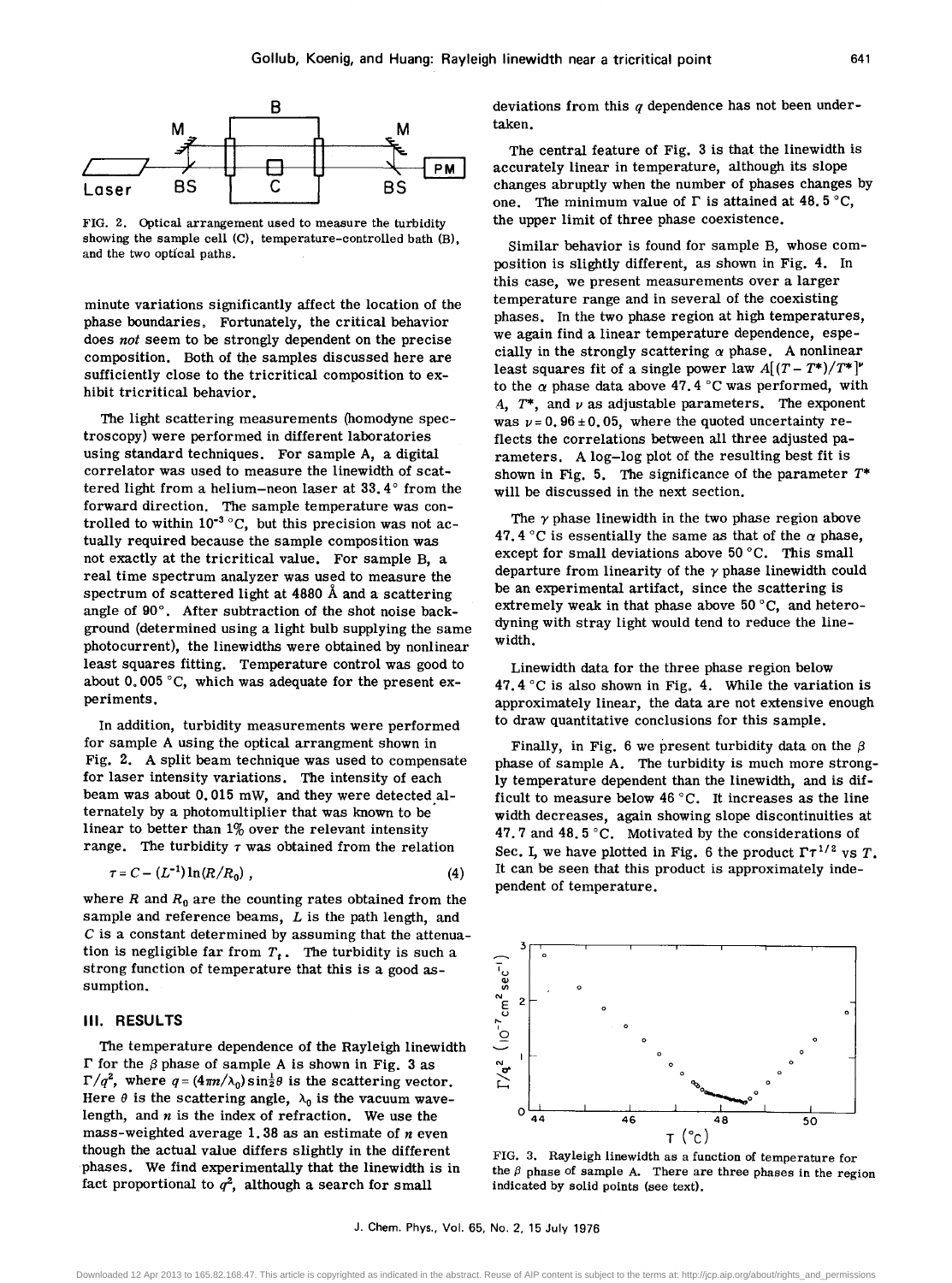

FIG. 4. Rayleigh linewidth as a function of temperature for all phases of sample B. The  $\beta$  phase exists only to the left of the arrow. The solid lines are drawn through the  $\alpha$  phase data.

#### IV. **DISCUSSION AND CONCLUSIONS**

In order to interpret these measurements in terms of tricritical exponents, it is first necessary to consider the fact that our samples do not have exactly the tricritical composition. This situation is of course inevitable, given the number of composition variables to be adjusted. Sample A is probably quite close to the tricritical composition, as indicated by the fact that the linewidth in the three phase temperature range



FIG. 5. Least squares fit of the  $\alpha$  phase data of Fig. 4 to a power law. The slope is  $0.96 \pm 0.05$ .

would extrapolate to zero at  $49.2 \pm 0.1$  °C, which almost coincides with the estimated tricritical temperature. <sup>4</sup>

In the case of ordinary critical points in binary mixtures, samples which are not at the critical composition show apparent divergences at temperatures other than the critical temperature, when a path within a one phase region is followed.  $13,14$  However, the critical exponents characterizing these divergences are unchanged. Similar behavior has been observed<sup>1,15</sup> for the exponent describing the concentration susceptibility in  ${}^{3}$ He $-{}^{4}$ He mixtures near the tricritical point, Thus, the fact that our samples are not exactly at the tricritical composition does not necessarily prevent us from observing tricritical behavior. We must also expect that the correlation length and concentration susceptibility will appear to diverge at temperatures other than the tricritical temperature. The linewidth data of Figs. 3 and 4 do in fact show this behavior. Each of the



FIG. 6. Turbidity as a function of temperature for sample A. Discontinuities occur when the number of phases changes. The horizontal line indicates that the product  $\Gamma \tau^{1/2}$  is approximately constant. The solid points lie in the three phase region.